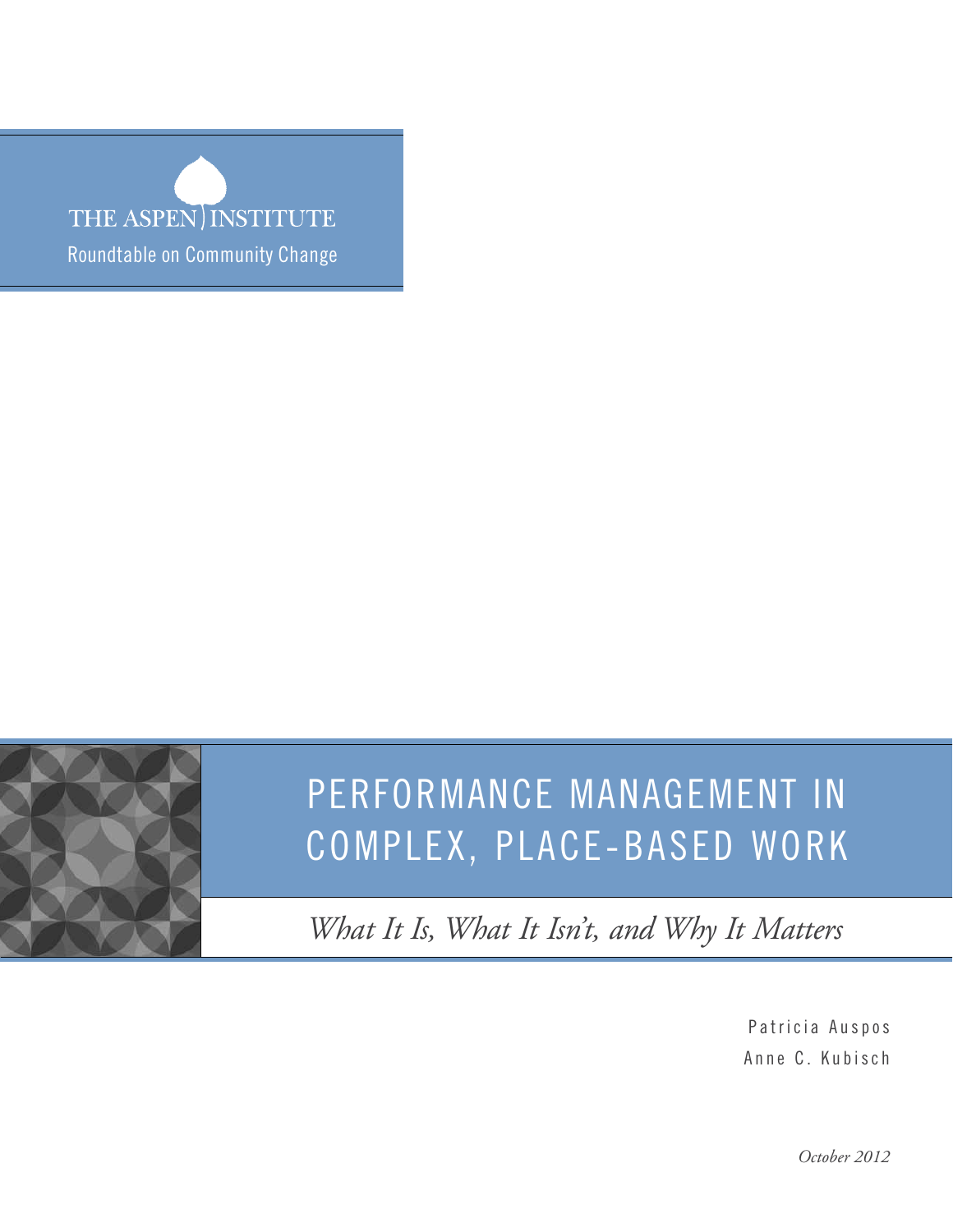**Copyright © 2012 by The Aspen Institute One Dupont Circle, NW Suite 700 Washington, DC 20036**

**Published in the United States of America in 2012 by The Aspen Institute.**

**All rights reserved. Printed in the United States of America. ISBN: 0-89843-581-1 Pub. No. 12-026**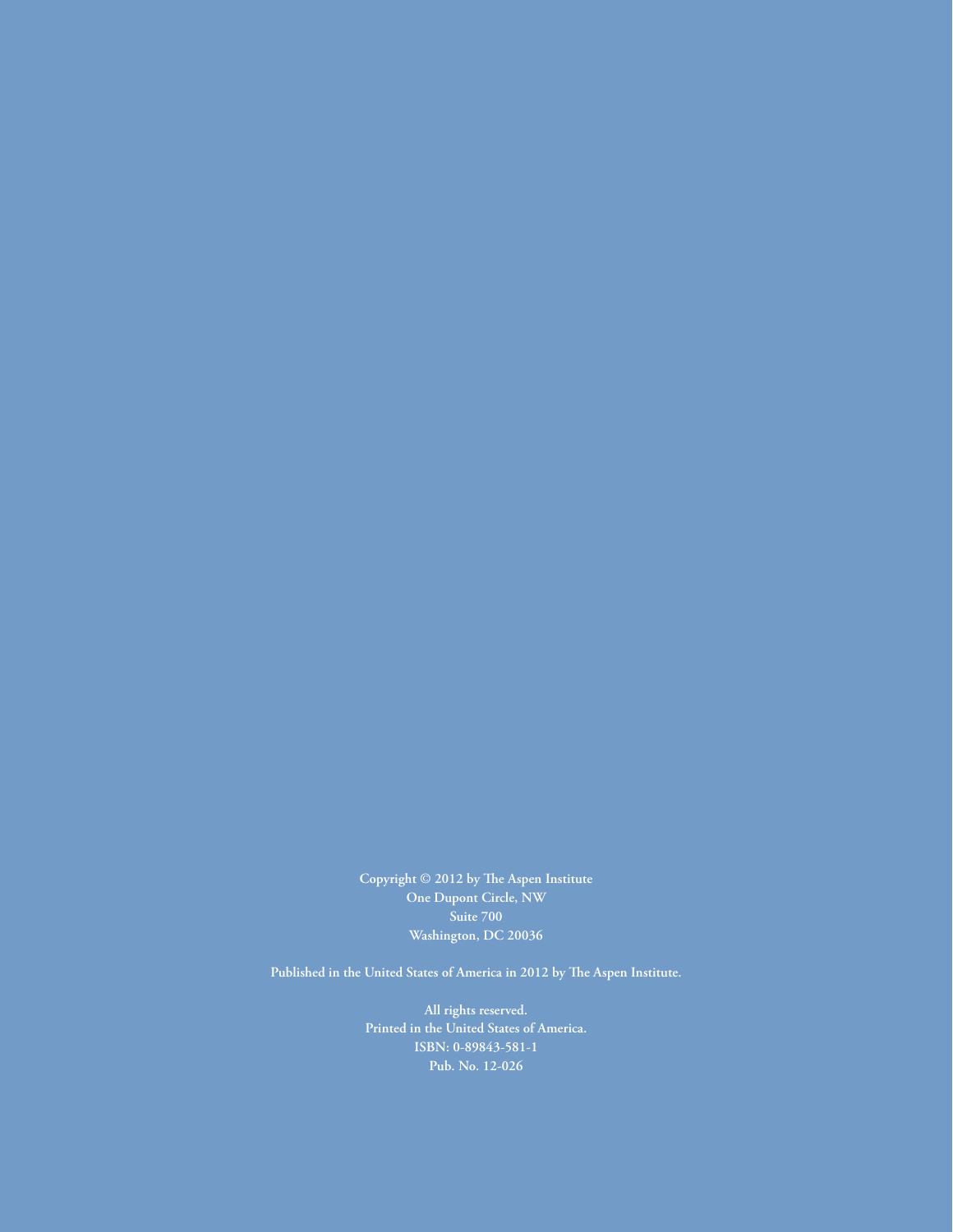# **Contents**

- *Introduction*
- *Defining Performance Management*
- *Critical Components of Performance Management*
- *Special Challenges of Performance Management in Complex, Place-Based Efforts*
- *Early Lessons on Good Practice*
- *How Performance Management Differs from Evaluation*
- *Conclusions and Caveats*
- *Sources and Suggested Readings*
- *Meeting Participants*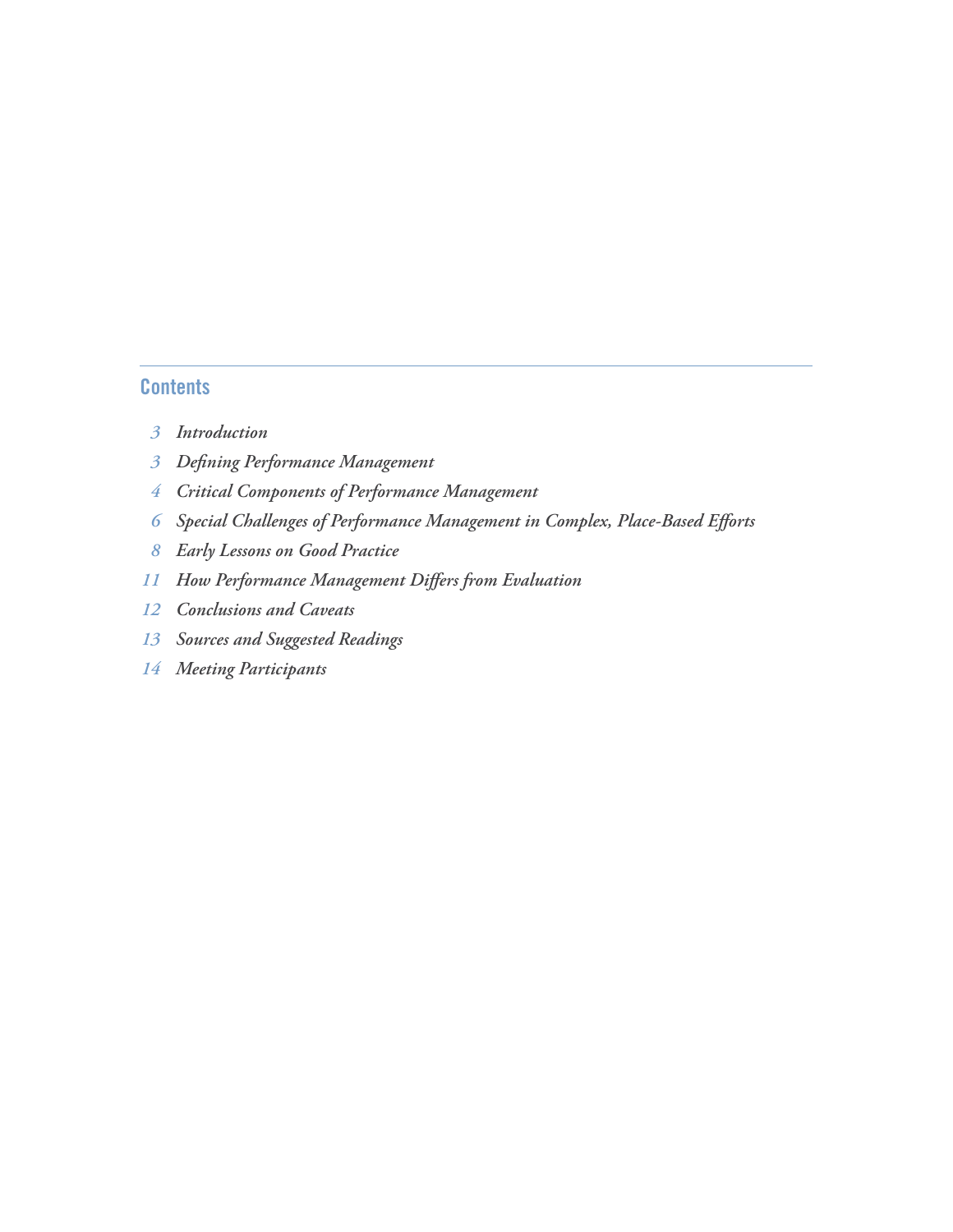# **Introduction**

Considerable attention is currently focused on the potential for systematically collecting and reviewing key program data as a way to manage performance, improve outcomes, and achieve greater impact in the public, private, and nonprofit sectors.

The practice of performance measurement and management has a lengthy history although interest and use has ebbed and flowed. The practice dates from the 1960s and 1970s, when it was developed as a tool that helped human resources departments in the private sector identify high-performing managers and determine eligibility for merit raises. In the 1980s and 1990s, this approach was embedded in new management approaches like Management by Objectives and Results-Based Accountability. In the last few years, government and philanthropic funders have seized on performance management as a way to achieve better results in the nonprofit sector, especially in social welfare programs and economic development efforts. The current focus on performance management has been spurred by an emphasis on evidence-based decision-making in federal policy and a resurgence of interest in the potential for multi-sector collaborations to achieve big effects on recalcitrant public problems through "collective impact."

Believing that performance management offers both real opportunities and special challenges in complex, place-based work, the Aspen Institute Roundtable on Community Change brought together a group of high-level practitioners, researchers, foundation staff, policy experts, and government staff from a variety of fields to explore these themes.1 This paper reflects and distills their collective wisdom on what performance management entails, why it is useful, and how to do it well. Drawing on the meeting discussions, pre-meeting conversations with each of the participants, and relevant reports and studies, it offers a definition of performance management and its core components; explores why it is particularly challenging in complex, place-based change efforts; discusses "good practice" lessons; and considers how performance management differs from evaluation.

# **Defining Performance Management**

We have found that people are casting a large net around the term "performance management" and using it to refer to a number of different activities that use data to plan, implement, and evaluate an intervention. Not all of the activities described as performance management are directly or primarily related to improving operational performance on the ground, however. We suggest that a more careful use of the term would help avoid confusion and focus attention on its key elements. Employing the same term to refer to quite different practices waters down the usefulness of the concept and makes it harder to draw operational lessons.

<sup>1.</sup> The meeting on Performance Measurement and Management in Place-Based Work was held January 4, 2012, at the Aspen Institute in Washington, D.C. A list of the participants can be found at the end of this paper.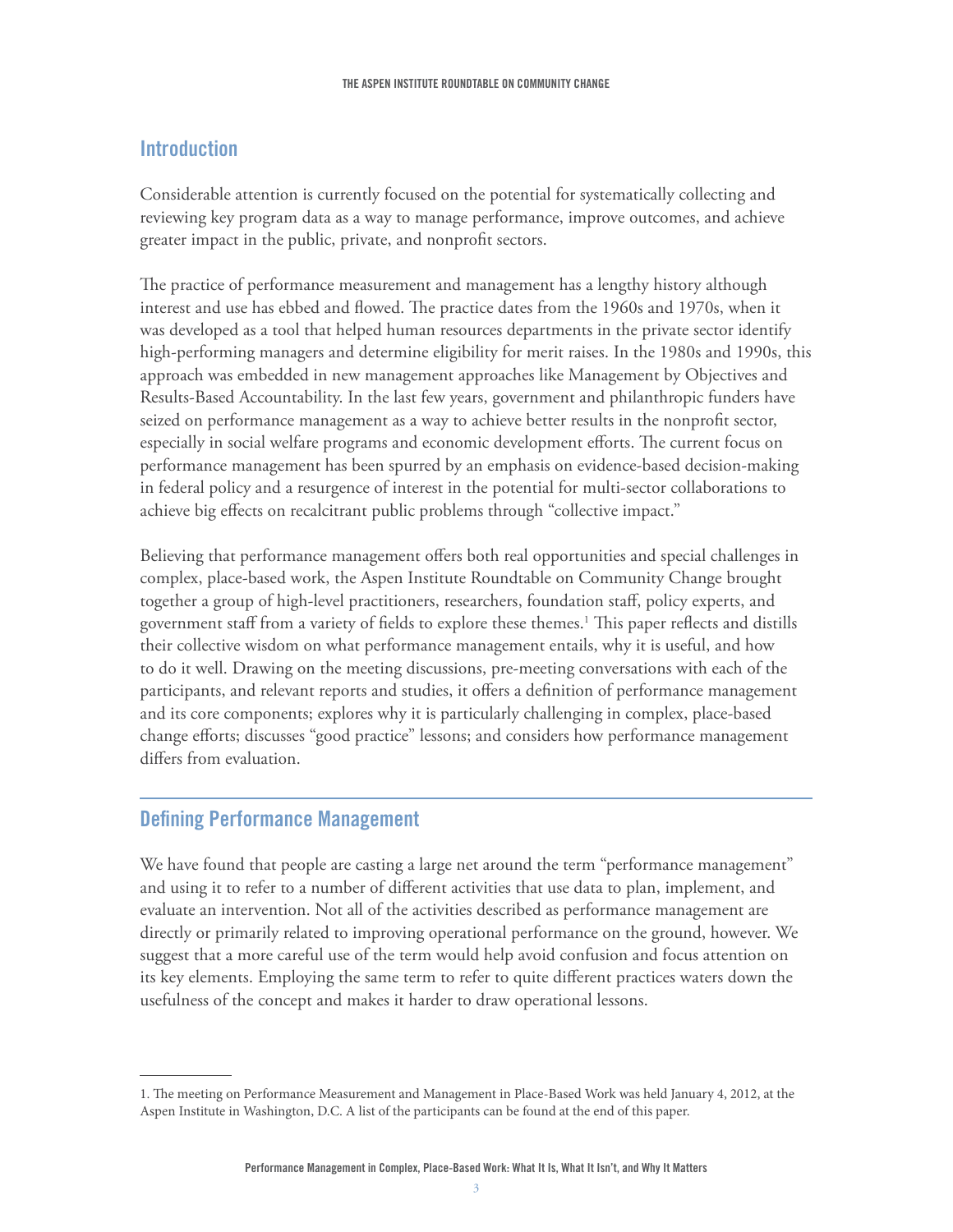We offer the following definition:

Performance management is a process that involves collecting and reviewing data on *program performance in order to identify what's working, pinpoint and resolve problems, and improve effectiveness and efficiency on the ground in real time.* 

The goal of performance management is to improve the effectiveness of a program or an initiative while it is being operated. In the vocabulary of community change work, performance management is a tool that can help place-based efforts make "continuous improvements," introduce "midcourse corrections," adjust to changing circumstances and conditions, and increase the likelihood of achieving outcomes.

# **Critical Components of Performance Management**

The Roundtable's conversations with a broad spectrum of researchers, practitioners, policy experts, and funders identified three critical components or stages of performance management:

- e *Performance planning: setting goals, data requirements, and performance standards*
- **•** Performance measurement: *collecting information on each stakeholder's performance and group progress toward the collective goals*
- **•** Performance management: *reviewing the data to diagnose problems and develop strategies to improve stakeholder performance*

# *Performance planning: setting goals, data requirements, and performance standards*

Creating a shared vision among multiple stakeholders and clarifying each stakeholder's contribution to collective goals are critical steps in any complex, place-based change effort. They are also the starting point of performance management. For performance management purposes, discussions about goals need to go beyond vague aspirations and be framed with a fair amount of specification. A well-articulated theory of change can help clarify what each of the various stakeholders is expected to do and how the various stakeholder activities will work together to produce the desired outcomes.

Planning for performance management involves several additional activities. Stakeholders need to develop agreements that specify what performance data will be collected, by whom, how it will be reported, when it will be reviewed, and who will review it. Stakeholders also need to choose a set of indicators that mark progress toward the goals, and identify benchmarks that specify the level of performance that is expected or planned.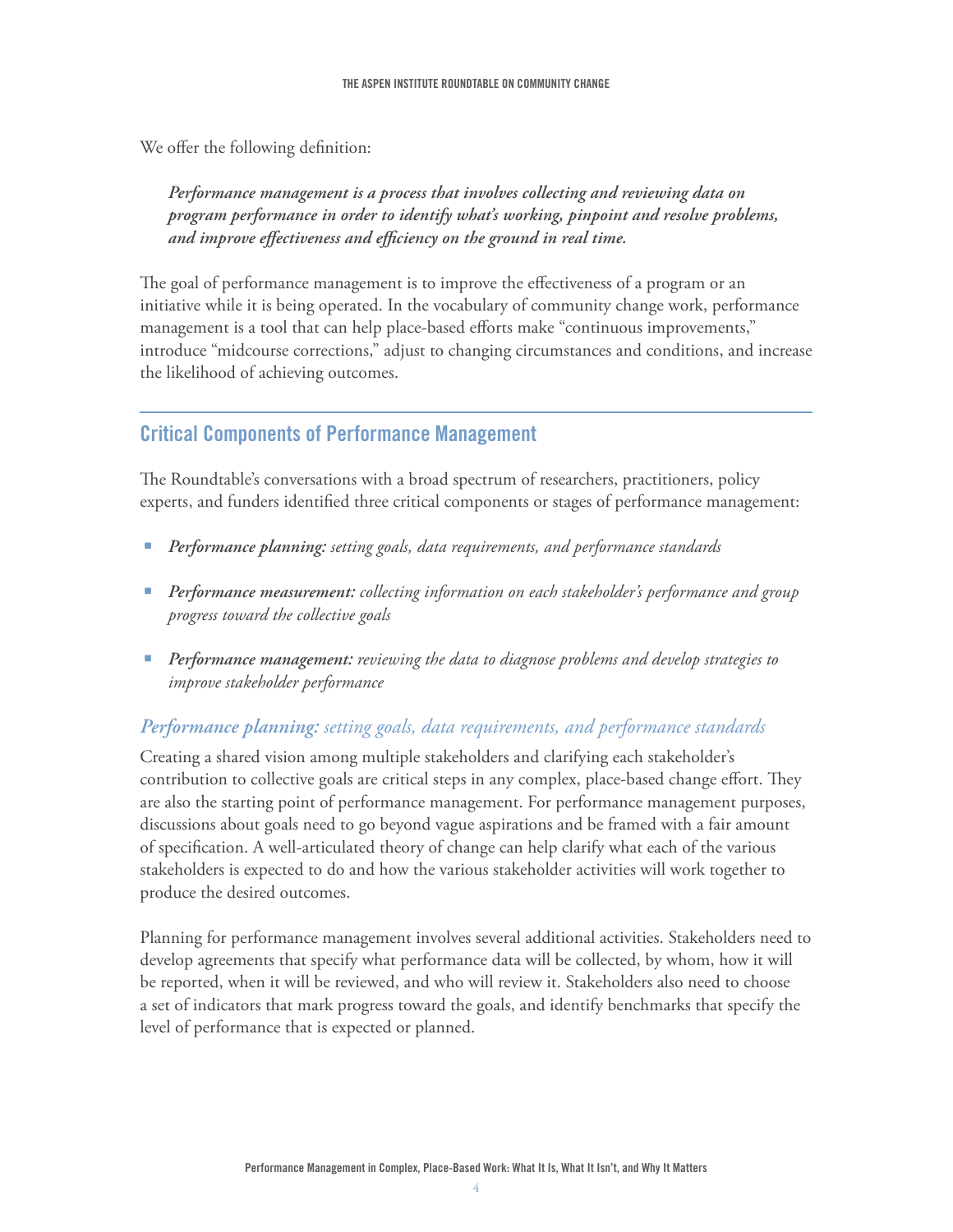## *Performance measurement: collecting information on each stakeholder's performance and group progress toward the collective goals*

In the performance measurement stage, stakeholder organizations collect, record, and share data on their activities on an ongoing basis in accordance with the agreed-upon plan. The data used in performance management typically include inputs, outputs, and outcomes. Inputs are the resources that are used, such as funds expended or number of staff involved. Outputs relate to the quantity and quality of the work activity completed. Service programs, for example, collect output data relating to the frequency, type, and quality of services as well as information about the characteristics of the participants, the length of time participants stay in the program, and how satisfied they are with the services.

Outcomes are the results of participating in the services or activities, such as GED attainment, improvements in reading scores, employment gains, increased income, and the like. Interim outcomes measure progress toward longer-term goals. For example, third grade reading scores and eighth grade reading scores can be interim outcomes on a path to high school graduation; employment and earnings gains or employment retention can be markers of progress toward poverty reduction. Information on inputs in relation to outputs or outcomes can provide program managers with indicators of efficiency or productivity.

In a collaborative effort, data need to be collected and reviewed at both the program level and the initiative or collaborative level. Some data that are collected by a stakeholder organization should be shared with all stakeholders. Other information is useful only to a particular organization for its own internal management purposes and need not be reported to all stakeholders. Specifying this at the outset can help avoid problems later in the process.

# *Performance management: reviewing the data to diagnose problems and develop strategies to improve stakeholder performance*

Performance measurement should not be confused with performance management. Data collection alone is not enough. To manage performance, managers must review the data routinely and systematically to determine whether they are on the right track and how to be more effective. Comparing actual performance with planned or expected performance (as specified in previously determined benchmarks) allows the stakeholders to pinpoint where things are going well and where there are problems. If problems are identified, further analysis and additional information are needed to diagnose them and decide what can be done to increase effectiveness and make greater progress toward the goals.

A critical issue to consider, at both the organizational level and the collaborative level, is whether problems are due to theory failure or implementation failure. Several types of questions can be useful to answer in the process of collective problem solving:

*Review the theory of change:* Are the underlying assumptions in the theory of change correct? Are the dose and scale of the intervention sufficient to produce the desired results? Is there a mismatch between the goals and the resources and capacities that are available?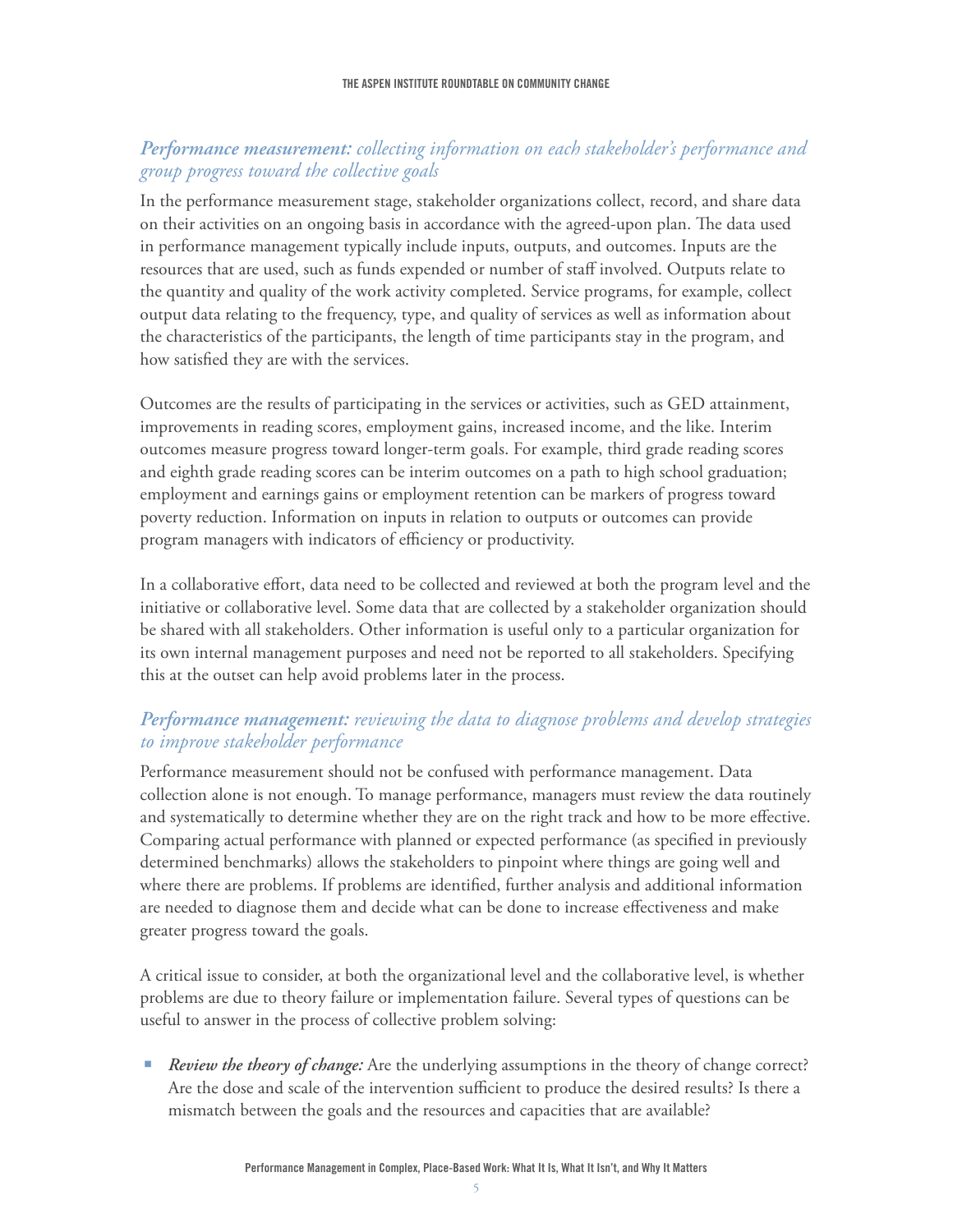- *P Review the implementation process:* Are the planned activities, programs, and other components implemented as intended? Are they reaching the targeted population? If not, why?
- **E** *Assess the role of individual partners:* Are some not performing as intended?
- e *Consider contextual factors:* What larger demographic, economic, or political events or trends may be affecting the collaborative effort?

## **Special Challenges of Performance Management in Complex, Place-Based Efforts**

Much that guides current practice on performance management is based on studies of performance management in single organizations or in multi-agency collaboratives that work on a relatively narrow range of individual-level outcomes. While these efforts are helpful in understanding the components of performance management, they do not address the special challenges of measuring and managing performance in complex, place-based change efforts.

Complex, place-based change efforts—often called community change initiatives or CCIs—vary widely but have three primary characteristics in common. First, because they are place based, they are focused on a defined geography—for example, a neighborhood, a town, or a county and aim to affect the entire resident population. Second, they are comprehensive. This means they work across a broad spectrum of social, economic, and physical conditions, and aim at changing individuals, families, communities, and even systems. Third, they value communitybuilding objectives and outcomes such as increased social capital, expanded community capacity, and development of civic voice. They also pay attention to racial diversity and racial equity.

These characteristics increase the challenges of performance measurement and management in place-based change efforts in several ways:

#### **1.** *These are collaborative efforts that involve multiple stakeholders, multiple layers, and multiple moving parts, and seek change across a broad spectrum of outcomes.*

Having so many partners on so many levels makes it difficult for stakeholders to reach agreement on goals and indicators, develop common definitions for data tracking, hold each other accountable, and decide on needed improvements. Different types of programs track very different kinds of inputs and outputs: Services provided are very different from houses built, which are very different from students taught. The data track different units of analysis in different institutional settings over different time frames.

Complex community change work often involves not only multiple stakeholders but also multiple layers of management. Aligning these layers further complicates the performance management challenge. Performance management needs to be done at the organizational or program level, for example, as well as at the collaborative level.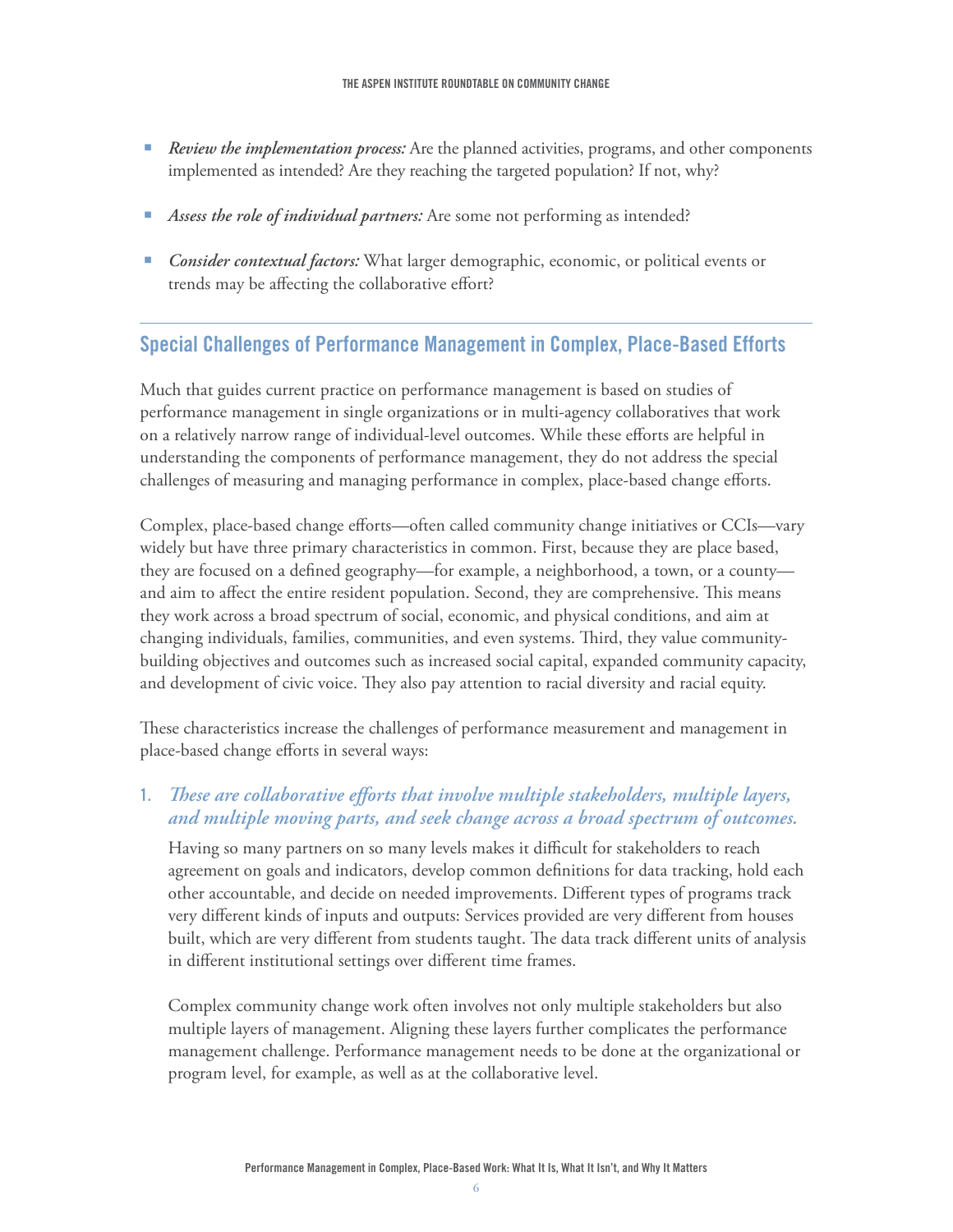A number of place-based initiatives have multiple sites in the same city (like the John D. and Catherine T. MacArthur Foundation's New Communities Program in Chicago and The Skillman Foundation's Good Neighborhoods Initiative in Detroit), in the same state (like The California Endowment's Building Healthy Communities), or in different states (like LISC's Building Sustainable Communities strategy and the federally funded Promise Neighborhoods). Aligning performance management at all these levels and ensuring that they are all working together toward common goals is very difficult. Developing a common reporting system across all the sites in a multi-site initiative is particularly challenging, as plans and capacities will vary greatly across locations. In addition, a desire to impose reporting requirements runs counter to the value placed on local decision-making.

# **2.** *Community-level outcomes—community capacity, community cohesion, neighborhood satisfaction, collaboration, organizational capacity—are often hard to track, measure, and quantify.*

As noted, most studies of performance management document efforts in single organizations or multi-agency collaboratives that focus on inputs, outputs, and outcomes relating to services provided to individuals or families. These efforts rarely need to measure populationlevel outcomes. Those that do typically use population-level data that can be aggregated from program-level outputs or individual-level outcomes. They might track, for example, third grade reading scores or high school graduation rates, low-birth-weight births, infant mortality rates, or teen pregnancy rates in a neighborhood, city, or county. Or they might track selected outcomes for all participants in after-school programs in a particular location. Because service-related measures and indicators can be readily quantified, they are easier to collect and share across a collaborative or a network of service providers.

While complex place-based change efforts might use data of this type, they also aim for outcomes like increased community capacity, greater community cohesion, higher levels of neighborhood satisfaction, increased organizational capacity, more-effective collaboration, and so forth. Such outcomes are not easily quantifiable and cannot be measured by aggregating individual-level or program-level inputs, outputs, and outcomes. Information about community-level measures like community capacity and neighborhood cohesiveness are not available through administrative records data (as are health statistics, housing, educational outcomes, or employment outcomes, for example). Instead, the relevant indicators and measures for these kinds of outcomes, which are so central to community change efforts, need to be collected through surveys. Survey data are expensive to collect, process, and analyze, and it is not clear how they can be used to monitor and manage performance.

## **3.** *Indicators of progress are also difficult to measure because CCIs aim for interaction effects and the trajectory of change is often not linear.*

Determining whether an intervention is on target and making progress toward its goals is especially difficult in CCIs because they aim for interactive effects among the broad array of programs and activities that are put in place. In a CCI, it is the combination of programs and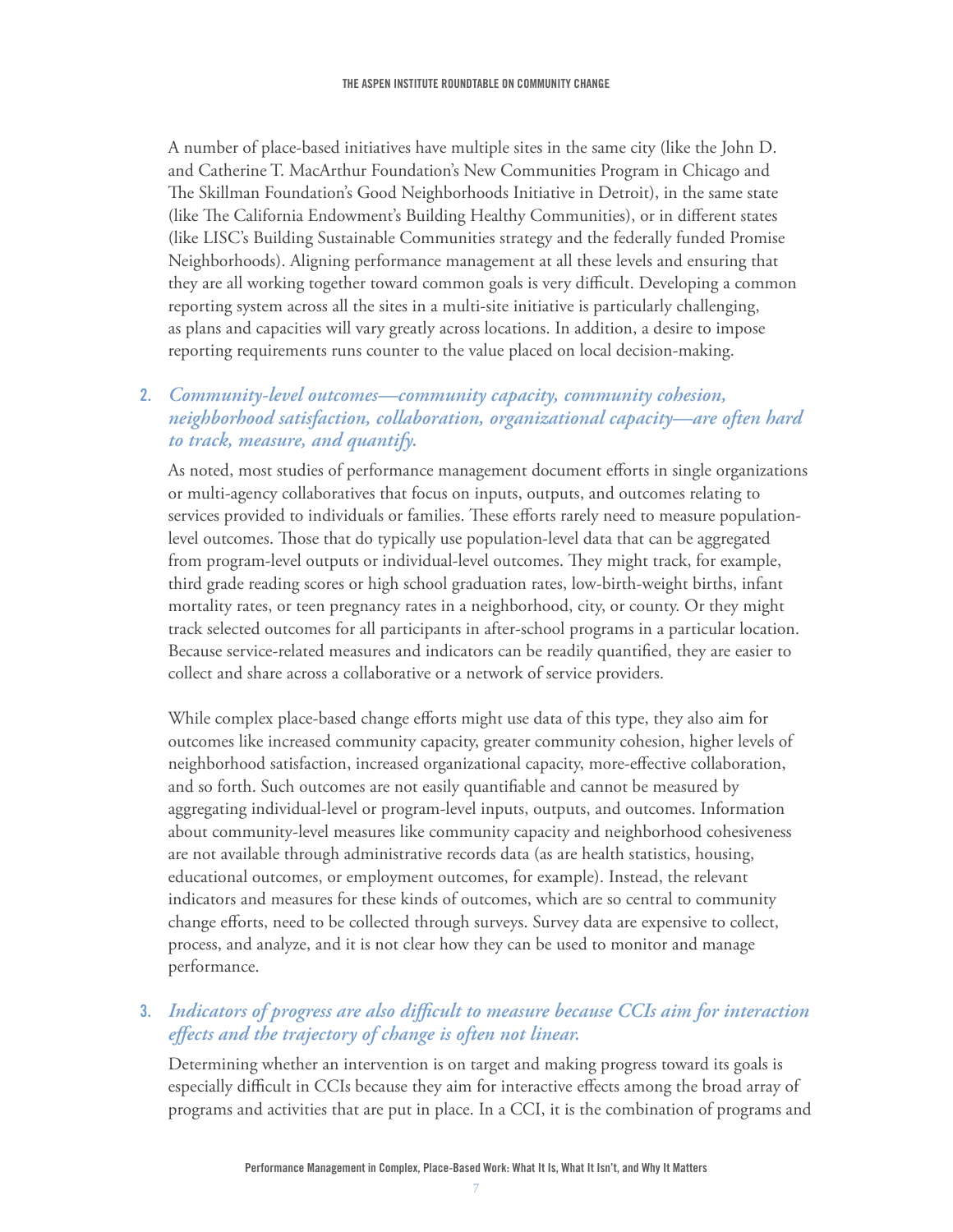activities across multiple levels (individual, organizational, systemic) and multiple domains of action (human capital development, physical infrastructure, economic development, and others) that is expected to produce changes in community-level outcomes. As a result, the process of change in a CCI is not necessarily predictable or controllable. Progress does not occur as, and cannot be measured by, a series of linear steps or stages. Markers are necessary to indicate whether the desired interactive effects are occurring or likely to occur.

The field has not yet developed a good understanding of what those indicators might be; without them, it will be difficult for performance management efforts in CCIs to go beyond tracking inputs, outputs, and outcomes in separate programs. New efforts to track "collective impact" will shed some light on this dilemma, but the unpredictability of the actions and outcomes in complex, place-based change efforts is increased by two other characteristics of CCIs. First, external factors that are beyond the control of the stakeholders—for example, changes in local policy or local leadership, shifts in labor or housing markets, economic downturns—are likely to affect the ultimate outcomes. High-quality implementation is essential, but will not by itself guarantee success in the long term. Second, changes in community-level outcomes do not happen quickly. The lengthy time frame of change in CCIs further reduces the predictability of the cause-and-effect relationship between inputs, outputs, and outcomes.

#### **4.** *A performance management system for CCIs needs to be systematic and disciplined while also allowing for innovation and responding to the unexpected.*

An essential tension in complex, place-based community change efforts is the need to be flexible and adaptive as well as intentional and focused. The same tension plays out in the way people think about performance management in CCI efforts. Some believe that a major advantage of performance management in complex, community change efforts is that it can bring more focus and discipline to work that can otherwise be very "squishy" and unfocused. Others fear that too rigid an effort to manage progress against plan will undermine a CCI's ability to adapt to changing circumstances and respond to emerging opportunities.

This suggests that the progress of a CCI should be measured not only in terms of whether a neighborhood plan is being implemented as intended, but also whether the intervention is sufficiently responsive to changing circumstances, emerging threats, and new opportunities in the city or the region.

# **Early Lessons on Good Practice**

Evidence about effective performance management in CCIs does not yet exist. In the meantime, emerging lessons about managing performance in other types of organizations offer useful guidance for more complex, place-based change efforts such as CCIs.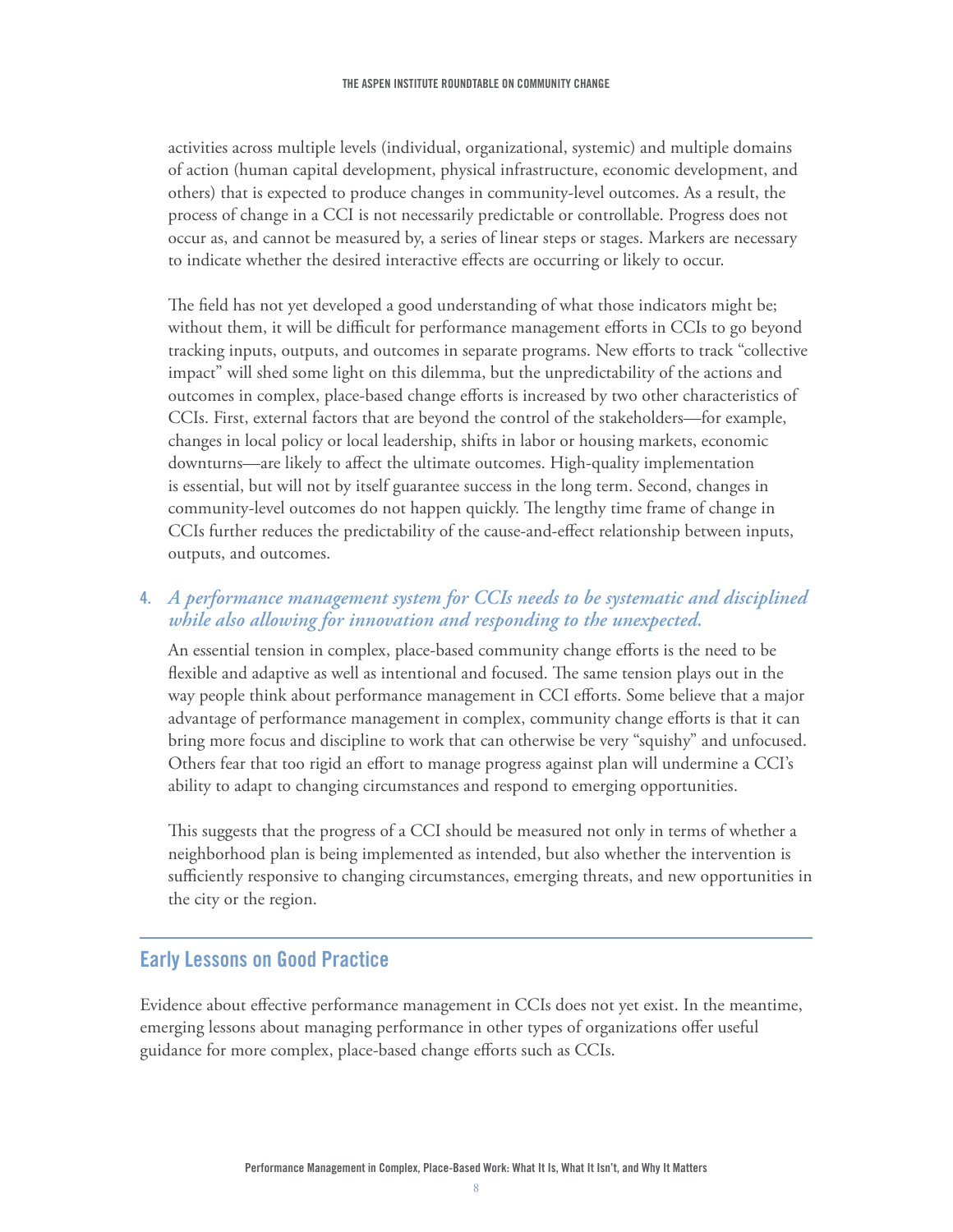#### *Early lessons on good practice: building and maintaining a performance management system*

- **E** Getting a performance management system in place typically takes from two to six years. The STRIVE Partnership in Greater Cincinnati, a multi-sector collaboration focused on improving education outcomes, needed two years to produce its first report card. The Providence After School Alliance (PASA), a citywide network of after-school providers, reports that it took a year of training and support to achieve liftoff of its data measurement system, between two and three years to get really good data, and five years to reach full maturity in collecting and using the data for performance management. Even after a performance management system is in place and fully functioning, ongoing maintenance, review, refinement, and training are necessary.
- e *At the collaborative level, someone with some authority needs to take responsibility for getting the system in place.* Building and utilizing a performance management system requires resources and staffing as well as time. Within the collaborative, someone with some authority needs to take responsibility for bringing the stakeholders along, keeping them focused and interested, and making certain that the whole system is on track and moving forward. As Karen Walker and colleagues (2012) note, this person may sometimes be a "champion" who inspires other stakeholders; at other times he or she may need to act like a "hammer" to ensure that data agreements are made and organizations remain accountable for the data they are supposed to collect.
- e *Stakeholder organizations need incentives to engage in the process of collecting and entering data, ensuring the data are accurate, and using them to improve operations.* Within each stakeholder organization, someone needs to be responsible for collecting and entering the data and checking their accuracy. This function requires staffing and resources. Buy-in at the stakeholder level will be easier when organizations can readily see how the data they collect are useful to their work. Incentives may be especially helpful at the start-up before the value of the data becomes self-evident.
- e *Performance management in collaboratives must go beyond the top layer of management and involve staff at all levels.* Performance management needs to occur within each stakeholder organization as well as at the collaborative level. Effective performance management requires multiple networks of people reviewing the data at different levels, both within organizations and across organizations. In particular, line staffs' knowledge and insights about program operations can be invaluable in interpreting the results and suggesting how improvements might be made or expectations adjusted.
- e *Someone who understands both data and communities can be invaluable in helping managers interpret what the data are telling them about their programs.* This role can be played by a staff member, a consultant, or an organization that serves as a "data intermediary." Local members of the National Neighborhood Indicators Partnership (NNIP), for example, build information systems with local data and facilitate the practical use of data by city or community leaders. Local university departments can also be helpful in efforts to develop and utilize data in organizations and collaboratives.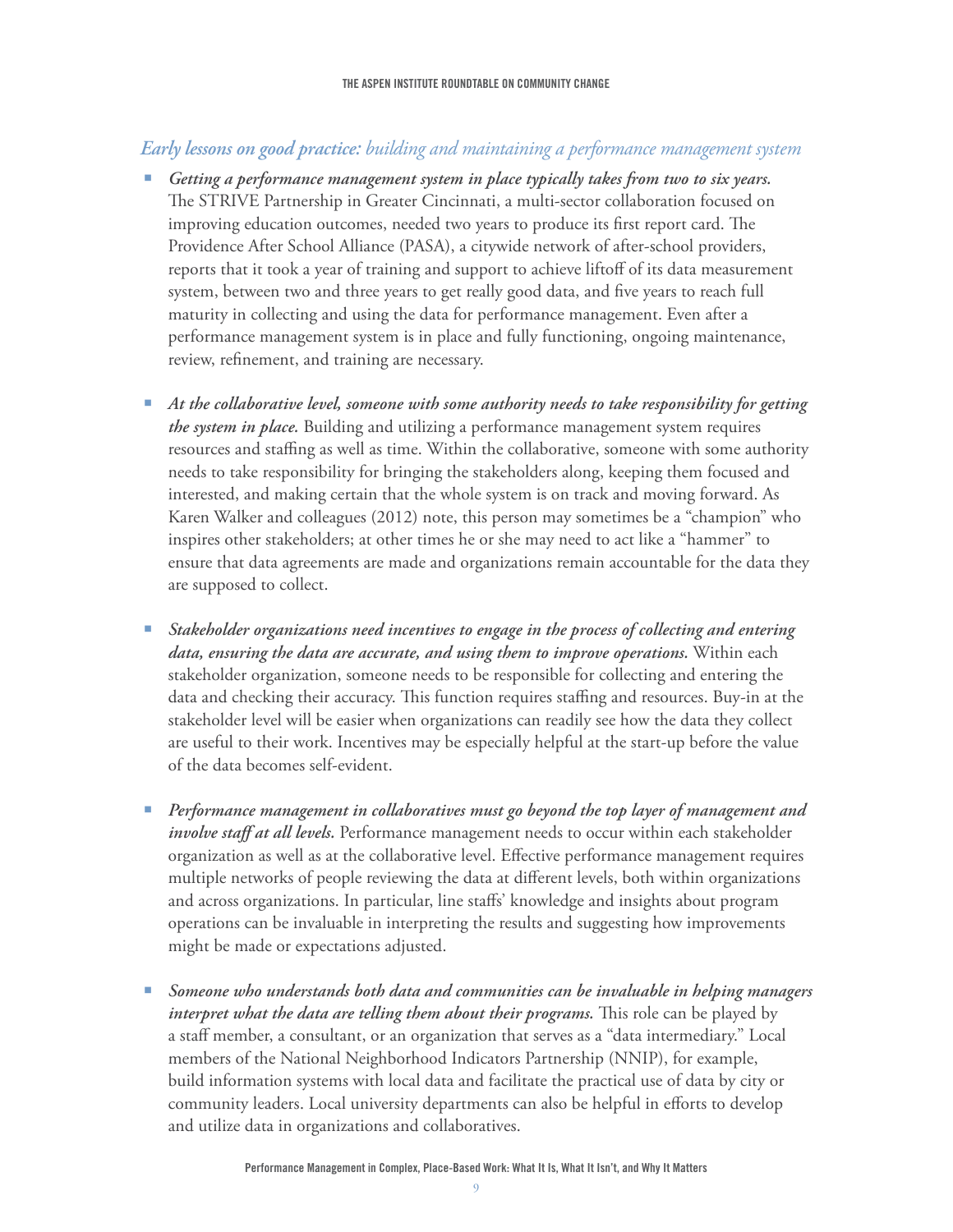e *Performance management works best when the practice of using data to inform decisionmaking becomes part of the internal working culture of an organization.* Organizations become learning environments when they develop feedback loops for sharing information and using it to make decisions. Learning organizations not only encourage staff to build evidence and reflect on what they are doing but also create opportunities and venues for them to do so. Performance management is one formal process for doing this, but its value needs to be reinforced throughout the culture of the collaborative and the institutional culture of each of the stakeholder organizations.

#### *Early lessons on good practice: data collection, quality, and use*

New technological resources make it easier for organizations and collaboratives to collect and share the data needed for performance measurement and management. Products and systems like nFocus Solutions, Efforts to Outcomes (ETO) by Social Solutions, and similar commercial data platforms provide opportunities for networks of stakeholder organizations or multi-site initiatives to build and use integrated data systems.

Despite technological advances that make it easier to collect and share data, collaboratives and multi-site initiatives face multiple challenges in their efforts to use data to manage performance. Emerging experience on effective practice suggests the following lessons:

- Settle on a few well-chosen indicators. Collecting lots of data is always a temptation. However, asking stakeholders to collect measures and indicators that aren't critical to assessing performance can overload organizations and potentially undermine a performance management effort.
- e *Develop written agreements on data collection and use.* Stakeholders should collectively develop written agreements that spell out what data will be collected, by whom, how often, how it will be reported, how verified, and other details. Partners should be held accountable for carrying out the agreement.
- *Develop standardized definitions of key data elements.* **Standardized definitions of key** data elements in a shared data system are essential to effective performance measurement and management. Otherwise, it will be difficult to compare data or aggregate data across multiple stakeholders. Stakeholders need to determine together, for example, what counts as an enrollee, or what is credited as a program completion. The more definitions that can be agreed to at the outset, the better.
- **•** Develop procedures to ensure the quality of the data collected and reported. Using data to inform decision-making is problematic if the data are inaccurate or incomplete. Ensuring the quality of the data can be particularly challenging in systems that rely on self-reported data. Stakeholder organizations need to agree on the procedures that will be undertaken to check and maintain the accuracy of the data they are reporting.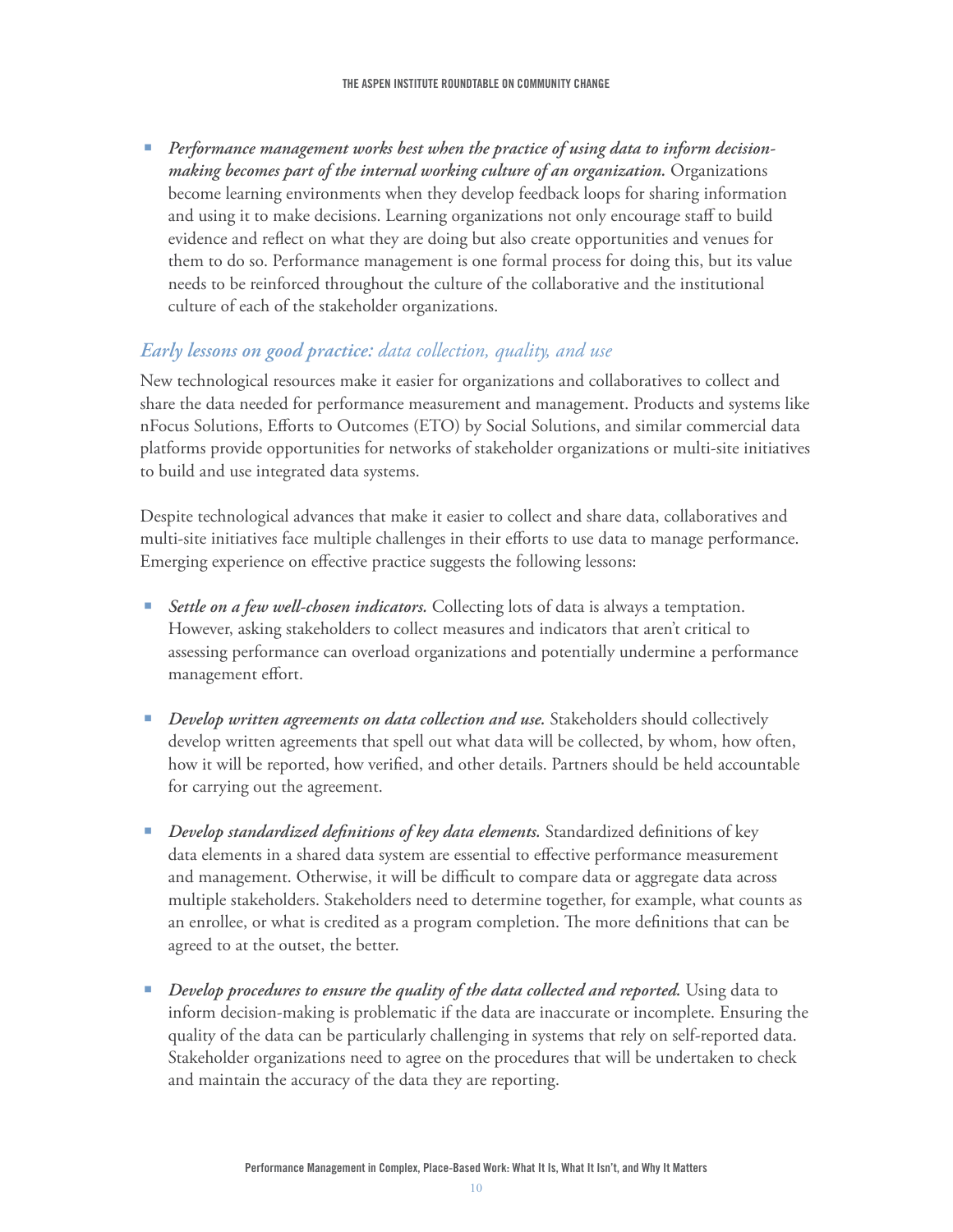e *Distinguish data for performance management from other (valid) data uses.* Data are collected and used for many purposes in complex, place-based change work. The data used in performance management are only one of the categories of data that collaboratives will be collecting and using for planning and strategic decision-making. For example, data are collected and used for neighborhood visioning and planning purposes, and for galvanizing action by neighborhood residents or outside powers. These are all important uses of data in place-based change. But they aren't the same as using data for performance measurement and management, and they require a different type of data and a different review process.

# **How Performance Management Differs from Evaluation**

There is some confusion about how performance management differs from evaluation. Experts who have experience with both performance management and evaluation draw attention to distinctions in purpose, intended audiences, the staff who lead the investigations, the type of data collected, the frequency with which data are collected and reviewed, and the way progress is measured. The key difference is that performance management is used for course correction by managers, while evaluation is used to assess the impact of an intervention. The table below summarizes the differences between performance management and evaluation. However, the line between the two may blur in practice and be less sharp and clear than in theory. For example, many community change initiatives have used what is known as a formative or developmental evaluation to learn more about their programs. A formative evaluation focuses on how a program is being implemented and does not attempt to assess its longer-term effectiveness. This kind of evaluation has more in common with performance management than a traditional impact evaluation does.

| <b>PERFORMANCE MANAGEMENT</b>                                                                       | <b>FVALUATION</b>                                                                                         |
|-----------------------------------------------------------------------------------------------------|-----------------------------------------------------------------------------------------------------------|
| Determine whether the program/<br>initiative is operating as intended;<br>guide improvements if not | Assess effectiveness or impact, explain<br>findings, understand process through<br>which program operates |
| Program managers and staff                                                                          | Funders, policy makers, external<br>practitioners                                                         |
| Throughout program life                                                                             | Once or periodically                                                                                      |
| Program staff                                                                                       | External evaluator                                                                                        |
| Comparison to benchmarks                                                                            | Increases or decreases in outcomes                                                                        |
|                                                                                                     |                                                                                                           |

Adapted from Walker and Moore, 2011

Nevertheless, there are some important differences between a formative evaluation and a performance management process. Formative evaluations are generally carried out by external staff who are independent third-party evaluators rather than by program staff. The primary audience includes funders and external practitioners in addition to the staff who are operating the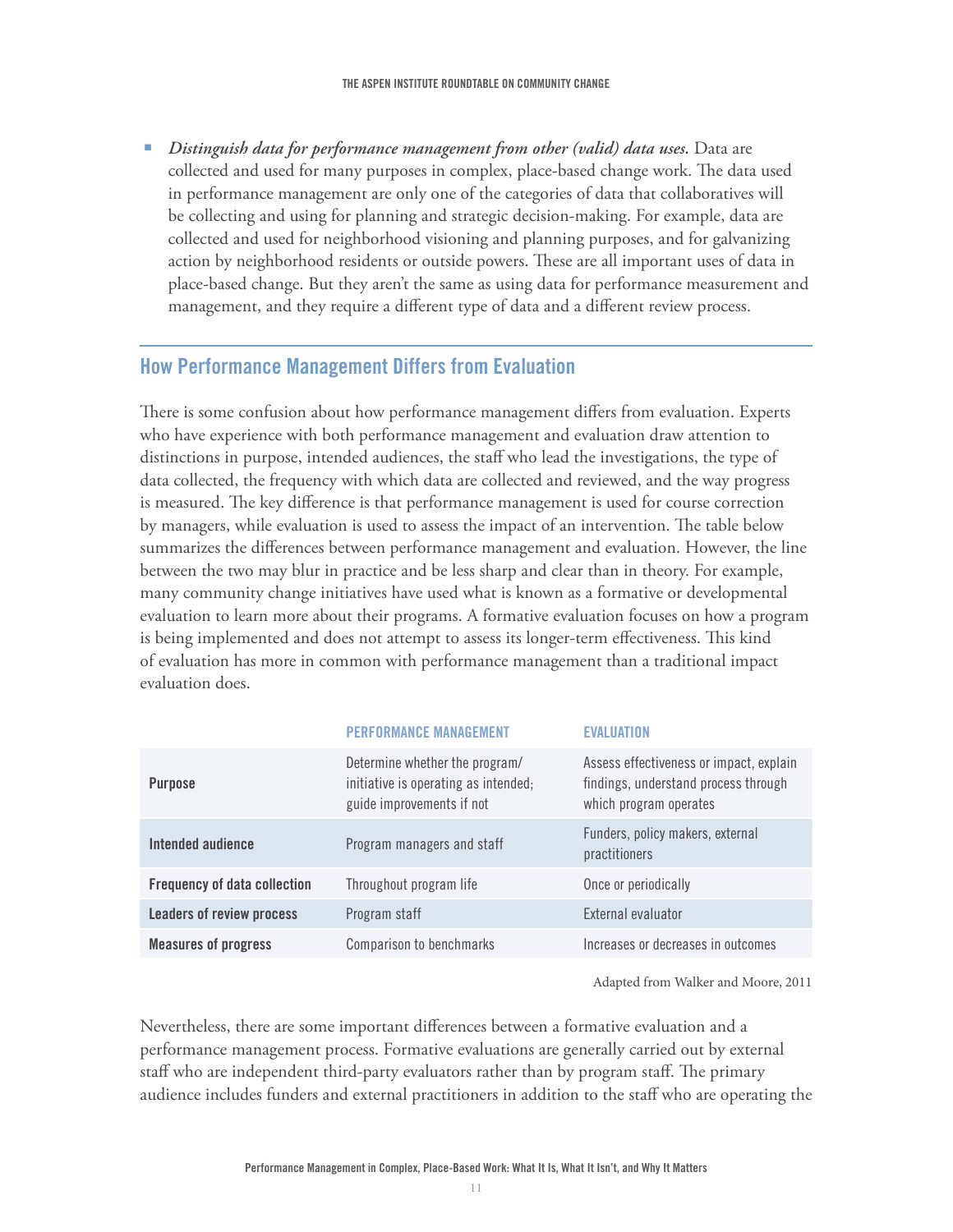programs. Progress is measured by tracking increases or decreases in the desired outcomes, not by comparing performance against planned benchmarks.

It might be helpful to think of performance management as a process of self-assessment in which the people who are actually operating the program try to figure out how it's going and how performance might be improved.

## **Conclusions and Caveats**

Performance management contributes to effective implementation because it sets up a continuous learning and adaptive system. The emerging lessons about how to utilize performance management to improve practice are helpful for all in the business of improving well-being for disadvantaged groups. However, the community change field has not yet produced all the elements of performance management that are needed in complex, place-based work.

In particular, community-level outcomes and measures need to be developed, as do many interim indicators of progress. The lack of measures and indicators is troubling because, as the old adage warns, what gets measured gets done. If community-based collaboratives cannot track key aspects of their work, their operations and performance management systems will be skewed toward other outcomes.

The community change field also needs to develop a better understanding of how to use data to inform decision-making and improve performance, and must build the capacity of stakeholder organizations and collaboratives to do so. Meeting these challenges should be priority areas of investment for supporters of community change agendas.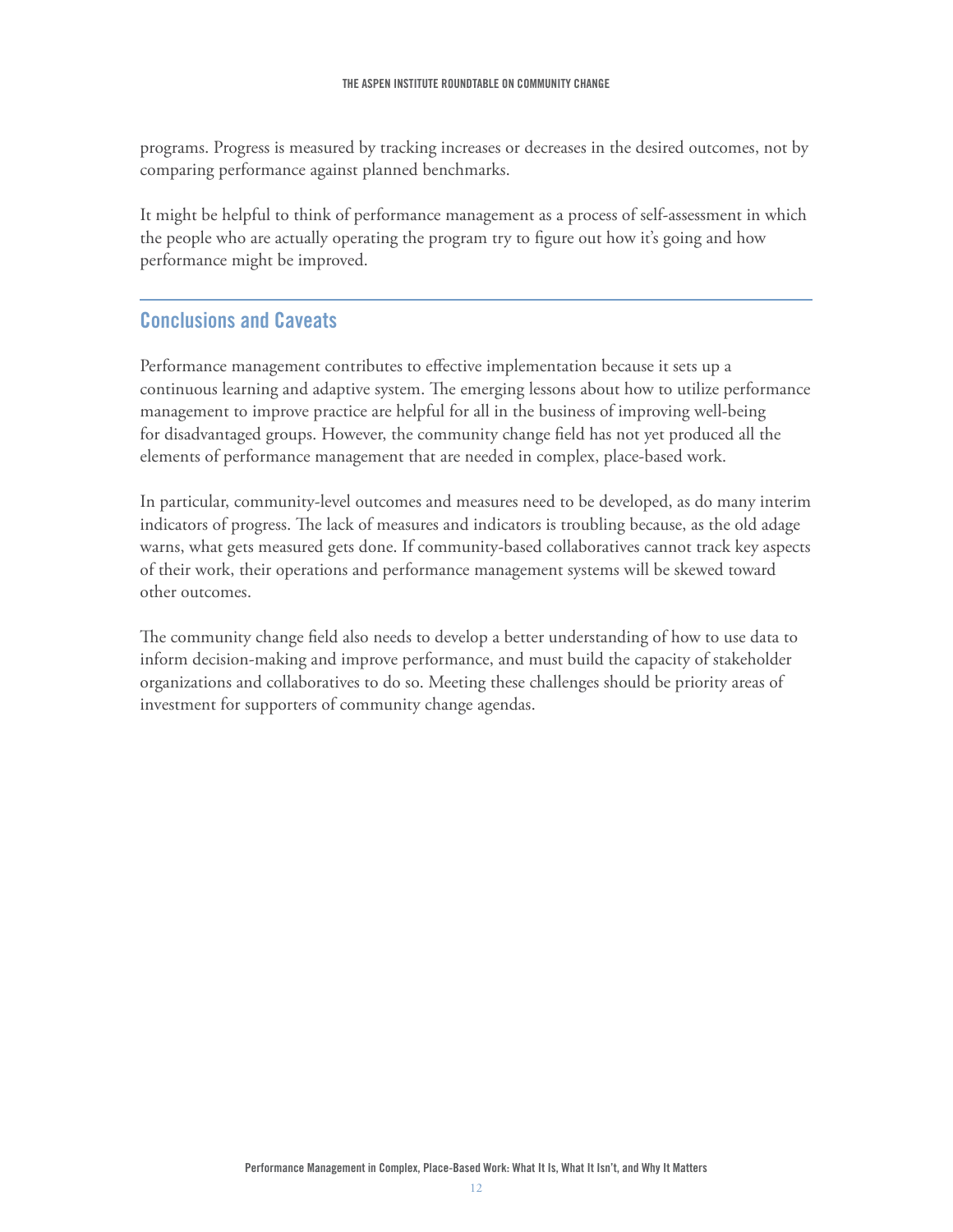#### **Sources and Suggested Readings**

Cortez, Alexander, and Liana Vetter. 2008. *Our Piece of the Pie: From Data to Decision-Making*. The Bridgespan Group.

Forti, Matthew, and Kathleen Yazbak. 2012. *Building Capacity to Measure and Manage Performance*. The Bridgespan Group.

Hatry, Harry, and Linda Lampkin. 2003. *Key Steps in Outcome Management*. Washington, DC: The Urban Institute. Series on Outcome Management in Nonprofit Organizations.

Hunter, David E. K. 2009. *Yes We Can! Performance Management in Nonprofit Human Services*. Baltimore, MD: Social Solutions, Inc.

Kania, John, and Kramer, Mark. 2011. "Collective Impact." *Stanford Social Innovation Review*. Winter 2011:36–41.

Kingsley, G. Thomas. 2011. "Data and Comprehensive Community Development: Unlocking the Potential." *Journal of the Institute for Comprehensive Community Development.* 2(1):10–17.

Kramer, Mark, Marcie Parkhurst, and Lalitha Vaidyanathan. 2009. *Breakthroughs in Shared Measurement and Social Impact.* Boston, MA: FSG Social Impact Advisors.

Kubisch, Anne C., Patricia Auspos, Prudence Brown, and Tom Dewar. 2010. *Voices from the Field III: Lessons and Challenges from Two Decades of Community Change Efforts*. Washington, DC: The Aspen Institute.

Public/Private Ventures and Child Trends. 2012. "Learn How to Be a Data and Performance Management Rockstar." Webinar. April 25, 2012.

Walker, Karen E., Chelsea Farley, and Meridith Polin. 2012. *Using Data in Multi-Agency Collaborations: Guiding Performance to Ensure Accountability and Improve Programs.* Philadelphia, PA: Public/Private Ventures.

Walker, Karen E., and Kristin Anderson Moore. 2011. "Performance Management and Evaluation: What's the Difference?" *Research to Results Brief #2011-02*. Washington, DC: Child Trends.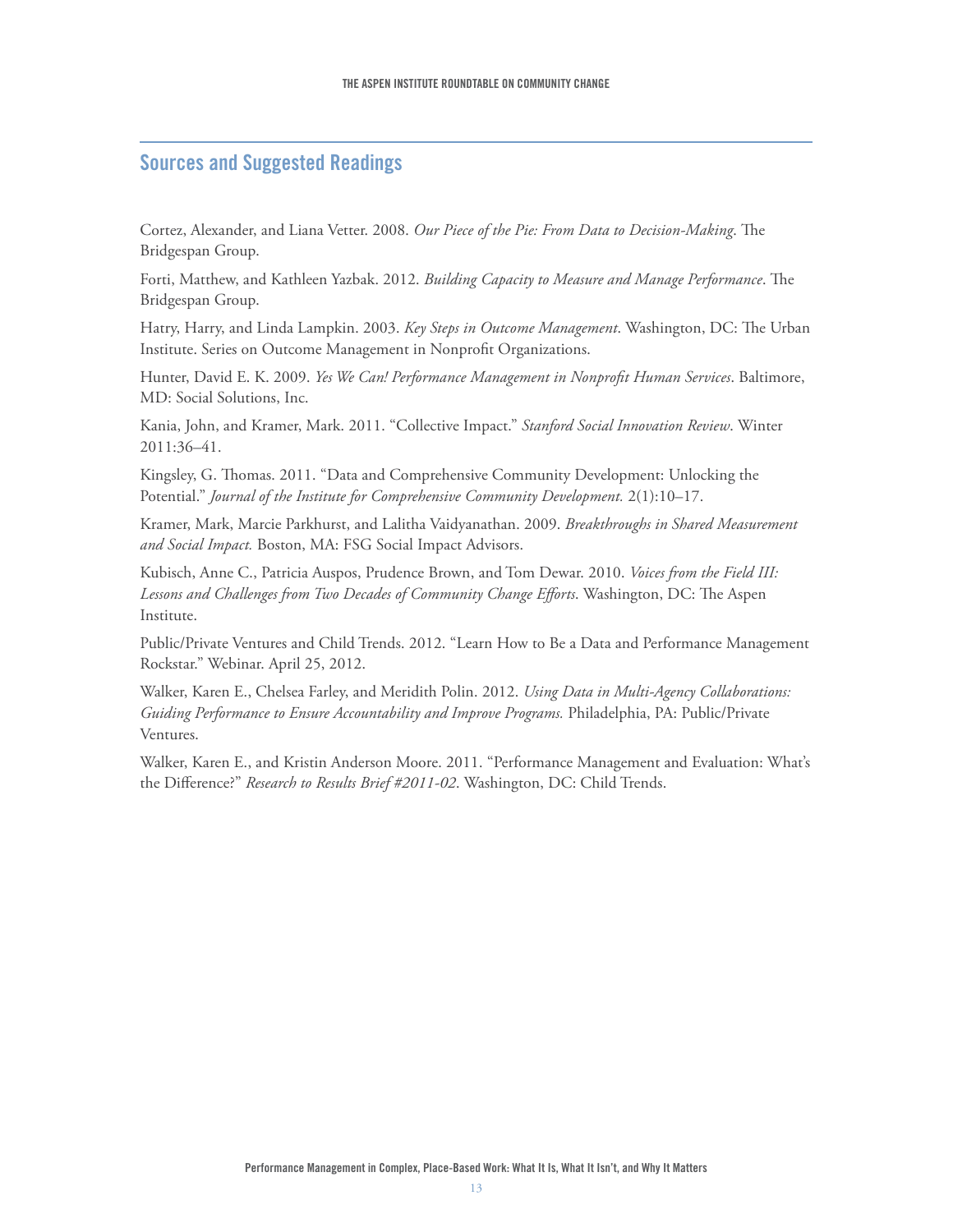#### **Meeting Participants**

*The Aspen Institute Roundtable on Community Change Meeting on Performance Measurement and Management in Place-Based Work January 4, 2012*

**Thomas Abt** *Office of Justice Programs U.S. Department of Justice*

**Patricia Auspos** *Senior Associate Roundtable on Community Change The Aspen Institute*

**Peter Beard** *Senior Vice President of Impact Priorities United Way Worldwide*

**Luz Borrero** *Vice President Purpose Built Communities*

**Chris Brown** *Director New Communities Program LISC/Chicago*

**Maureen Conway** *Executive Director Economic Opportunities Program The Aspen Institute*

**Naomi Cytron** *Senior Research Associate Community Development Federal Reserve Bank of San Francisco*

**Tom Dewar** *Senior Associate Roundtable on Community Change The Aspen Institute*

**Jeff Edmonson** *President STRIVE* 

**Frank Farrow** *Director CSSP* 

**Matthew Forti** *Manager The Bridgespan Group*

**Alison Gold** *Program Manager Living Cities*

**Ira Goldstein** *Director of Policy Solutions TRF – The Reinvestment Fund*

**David Greenberg** *Research Associate MDRC*

**Maggie Grieve** *Director, Success Measures NeighborWorks America*

**Cynthia Guy** *Associate Director for Policy Research Knowledge Support The Annie E. Casey Foundation*

**Alaina Harkness** *Program Officer The John D. and Catherine T. MacArthur Foundation*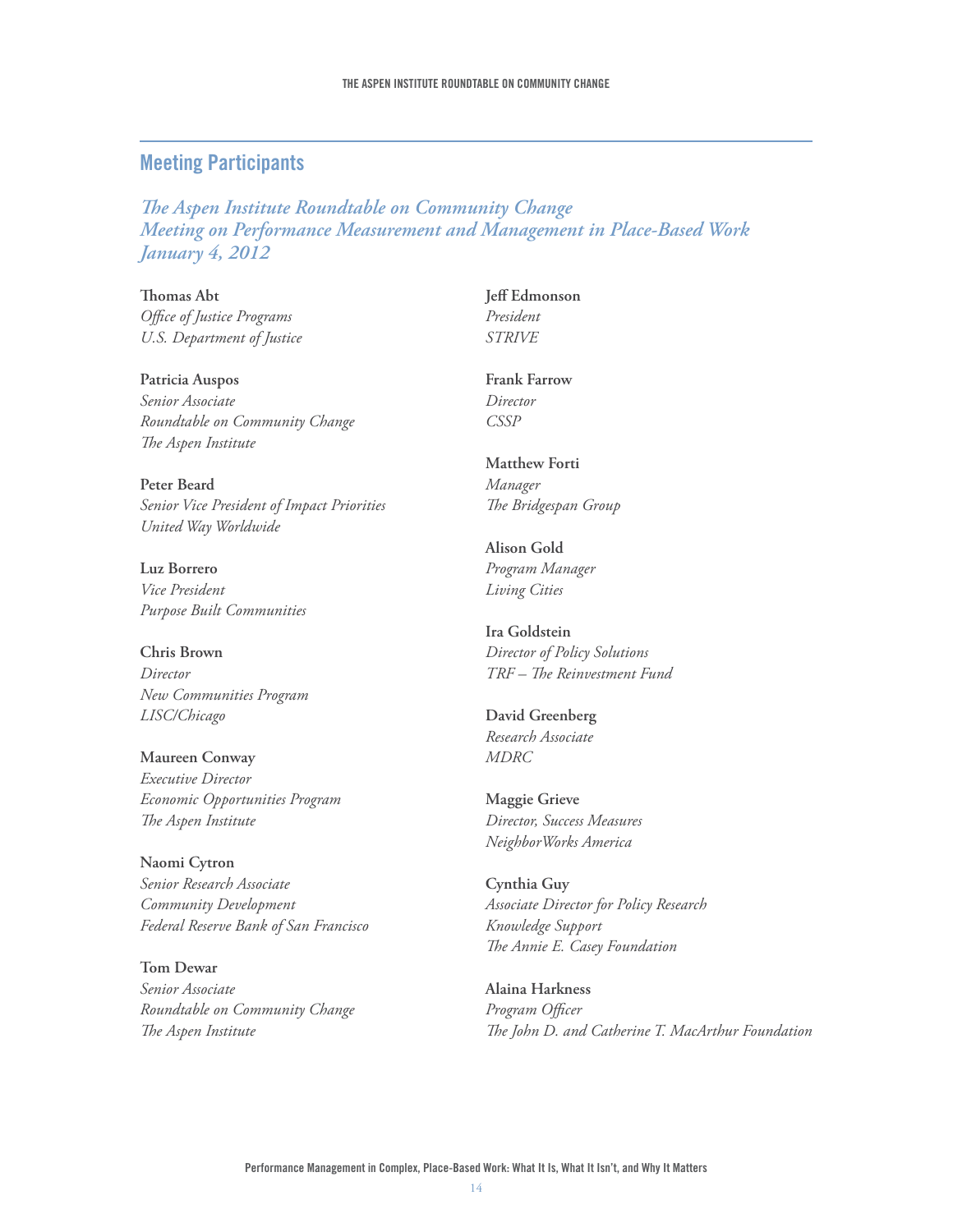#### **The Aspen Institute Roundtable on Community Change**

**Jim Keddy** *Director, Healthy Communities North The California Endowment*

**Thomas Kelly** *Associate Director for Evaluation The Annie E. Casey Foundation*

**Thomas Kingsley** *Senior Fellow The Urban Institute*

**Nancy Kopf** *Senior Manager Success Measures Evaluation Services NeighborWorks America*

**Anne C. Kubisch** *Director Roundtable on Community Change The Aspen Institute*

**Erica Lee**  *Education Research Analyst U.S. Department of Education*

**May Louie** *Director of Leadership & Capacity Building Dudley Street Neighborhood Initiative*

**David Murphey** *Senior Research Scientist Child Trends*

**Carol R. Naughton** *Senior Vice President Purpose Built Communities*

**Meg Plantz** *Director, Evaluation and Measurement United Way Worldwide*

**Erika Poethig** *Deputy Assistant Secretary U.S. Department of Housing and Urban Development* 

**Leo Quigley** *Senior Program Officer The Boston Foundation*

**Sarah Rankin** *Senior Research Associate LISC/New York City*

**Benson Roberts** *Senior Policy Analyst U.S. Department of the Treasury*

**Willa Seldon** *Partner The Bridgespan Group*

**Esther U. Shin** *Executive Vice President Urban Strategies Inc.*

**Larkin Tackett** *Deputy Director for Promise Neighborhoods U.S. Department of Education* 

**Marian Urquilla** *Director, Program Strategies Living Cities*

**Susana Vasquez** *Executive Director LISC/Chicago*

**Chris Walker** *Director of Research and Assessment Local Initiatives Support Corporation*

**Karen Walker** *Senior Research Scientist and Senior Program Area Co-Director Child Trends*

**Sarah Zevin**  *Program/Management Analyst U.S. Department of Education*